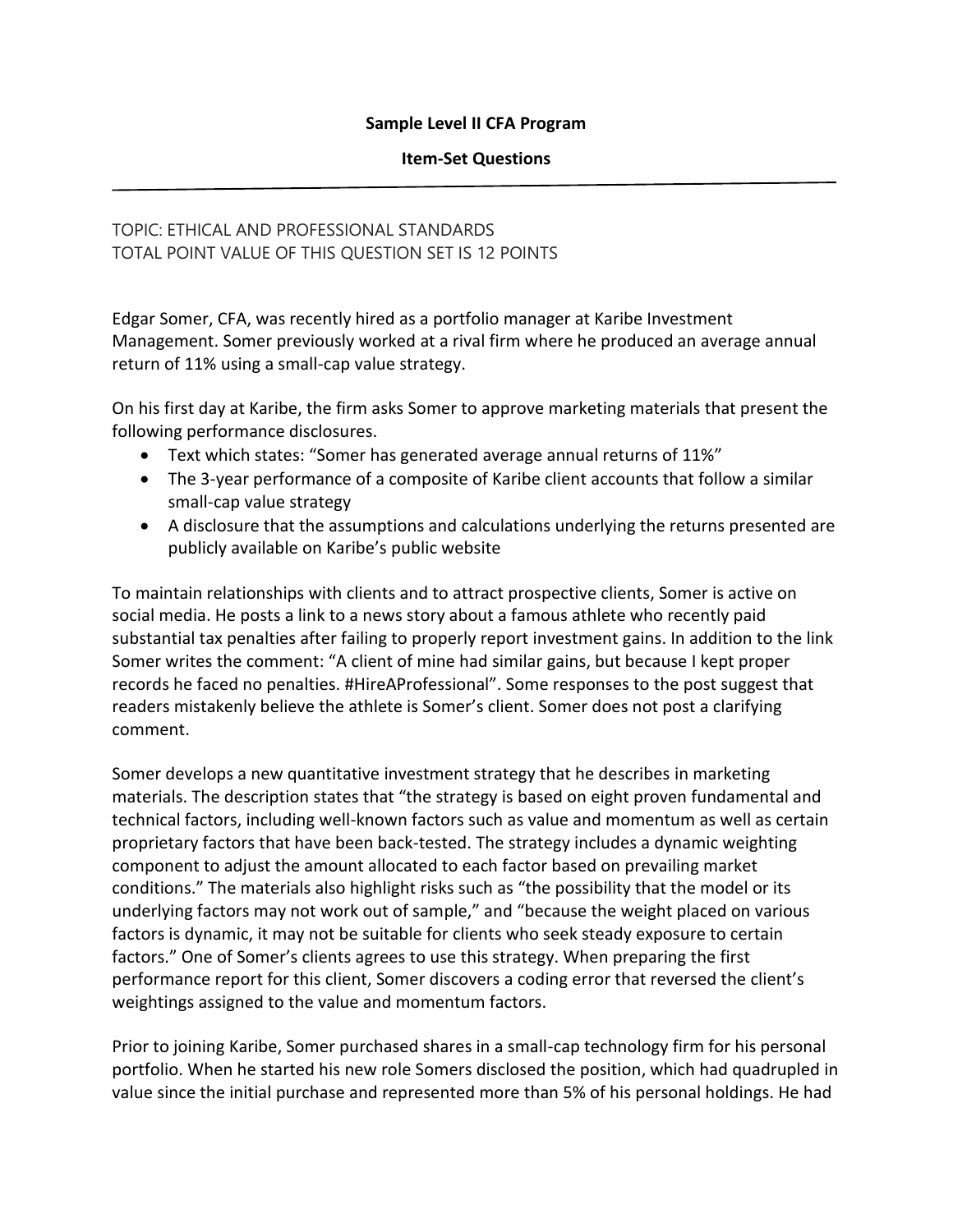no intention to sell the shares and he recommended them to clients at Karibe, to whom he disclosed his ownership. After the successful launch of a new product resulted in additional large gains in the shares, Somer now recommends that clients place limit orders when purchasing the shares. Though he remains bullish on the stock he is concerned about the size of his personal position, which is now more than 15% of his portfolio. One of his clients recently placed a limit order at \$50 per share, which represents the highest bid in the market. The lowest offer is \$52. Somer considers filling the client's order with some of his own shares at the \$50 bid price.

- 1. To *best* comply with the CFA Institute Standards of Professional Conduct (the Standards) related to performance presentation, Somer should modify the:
	- A. text regarding Somer's investment returns.
	- B. presentation of the performance for Karibe's representative composite.
	- C. content of the disclosure statement related to assumptions and calculations.
- 2. Does Somer's social media post result in a violation of the Standards?
	- A. No.
	- B. Yes, he violates the standard related to preservation of confidentiality.
	- C. Yes, he violates the standard related to communication with clients and prospective clients.
- 3. When preparing the marketing materials for the quantitative strategy, did Somer comply with the standard related to communication with clients and prospective clients?
	- A. Yes.
	- B. No, because he did not identify the risk of coding errors.
	- C. No, because he did not describe the investment process in detail.
- 4. If he fills the client's order for shares of the technology firm, would Somer violate the standard related to priority of transactions?
	- A. No.
	- B. Yes, because the client would be disadvantaged by the trade.
	- C. Yes, because he would benefit personally from a trade undertaken for a client.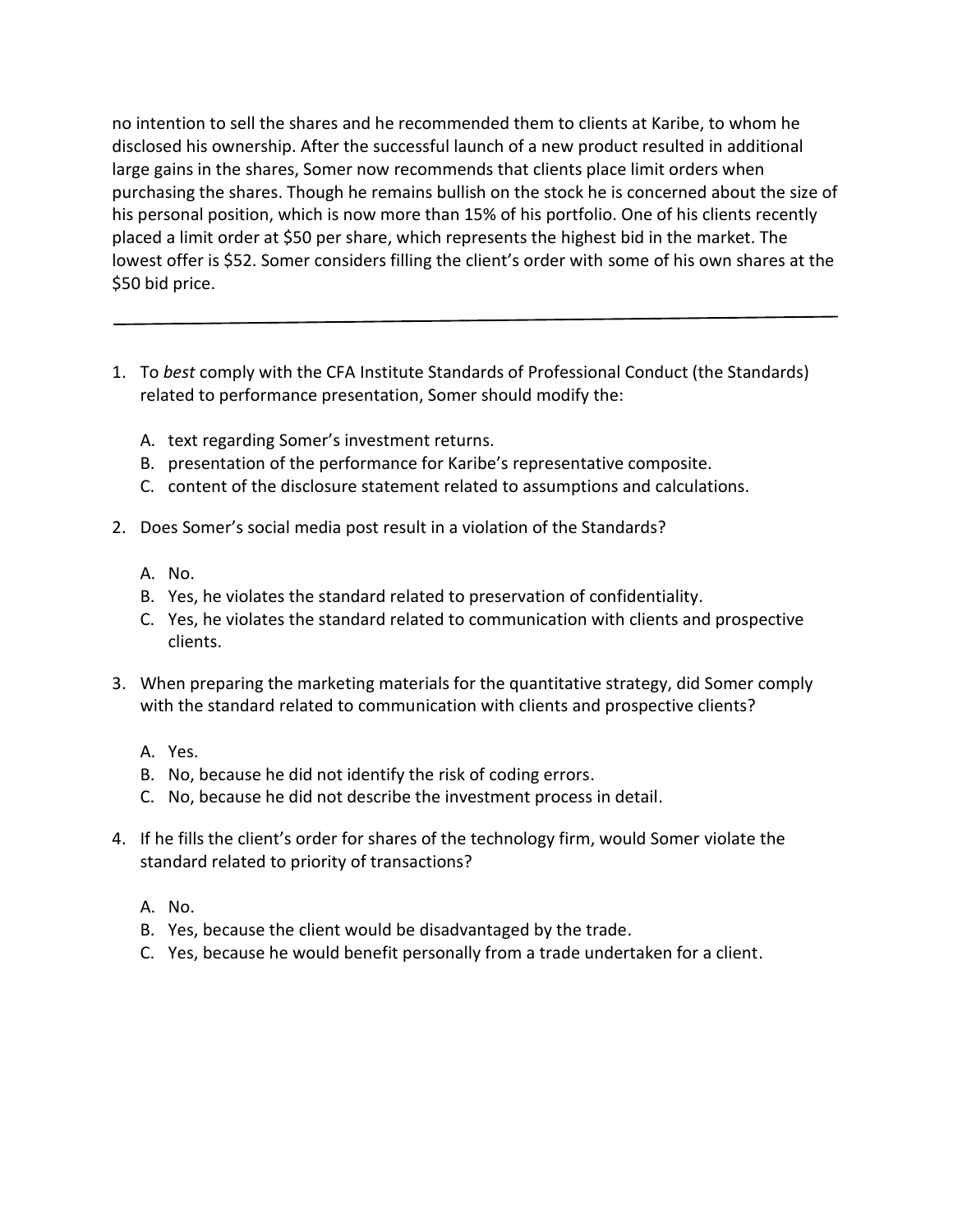# TOPIC: FINANCIAL STATEMENT ANALYSIS TOTAL POINT VALUE OF THIS QUESTION SET IS 12 POINTS

Paris Rousseau, a wealth manager at a US-based investment management firm, is meeting with a new client. The client has asked Rousseau to make recommendations regarding his portfolio's exposure to liquid alternative investments, specifically publicly traded real estate investments and commodity futures.

## **Publicly Traded Real Estate**

Rousseau believes that the client should increase his portfolio's allocation to publicly traded real estate through equity REITs. She collects financial information for the three office REITs presented in Exhibit 1.

| <b>EXILIDIL T</b>                                             |                    |                      |                        |  |
|---------------------------------------------------------------|--------------------|----------------------|------------------------|--|
|                                                               | <b>Autier REIT</b> | <b>Bissorte REIT</b> | Chambon<br><b>REIT</b> |  |
| Current market price per share (\$)                           | 161.58             | 137.86               | 42.20                  |  |
| Last 12-months net operating income (NOI in \$ millions)      | 1,085.80           | 1,826.12             | 431.79                 |  |
| Last 12-months funds from operations (FFO in \$ millions)     | 877.42             | 1,085.84             | 328.79                 |  |
| Cash and equivalents (\$ millions)                            | 80.38              | 140.63               | 4.25                   |  |
| Accounts receivable and prepaid/other assets (\$ millions)    | 109.30             | 504.32               | 11.35                  |  |
| Non-cash (straight-line) rent adjustment (\$ millions)        | 20.55              | 0.00                 | 5.45                   |  |
| Recurring maintenance-type capital expenditures (\$ millions) | 54.52              | 75.85                | 8.75                   |  |
| Leasing costs & tenant improvement allowances (\$ millions)   | 19.34              | 29.23                | 13.34                  |  |
| Total debt outstanding and other liabilities (\$ millions)    | 7,049.29           | 12,236.03            | 2,222.97               |  |
| Shares outstanding (millions)                                 | 115.15             | 154.62               | 146.76                 |  |
| Office sub-sector forecast 12-month growth in NOI and FFO     |                    | 1.50%                |                        |  |
| Office sub-sector average capitalization rate                 |                    | 5.75%                |                        |  |
| Office sub-sector average P/FFO multiple                      |                    | 20x                  |                        |  |

**Exhibit 1**

Rousseau computes adjusted funds from operations (AFFO) per share and net asset value per share (NAVPS) for each REIT in Exhibit 1.

Rousseau also considers recommending OceanFront Partners, a condominium developer operating as a publicly-traded real estate operating company (REOC), for inclusion in the client's portfolio. In a recent analyst conference call, the CEO of OceanFront announced plans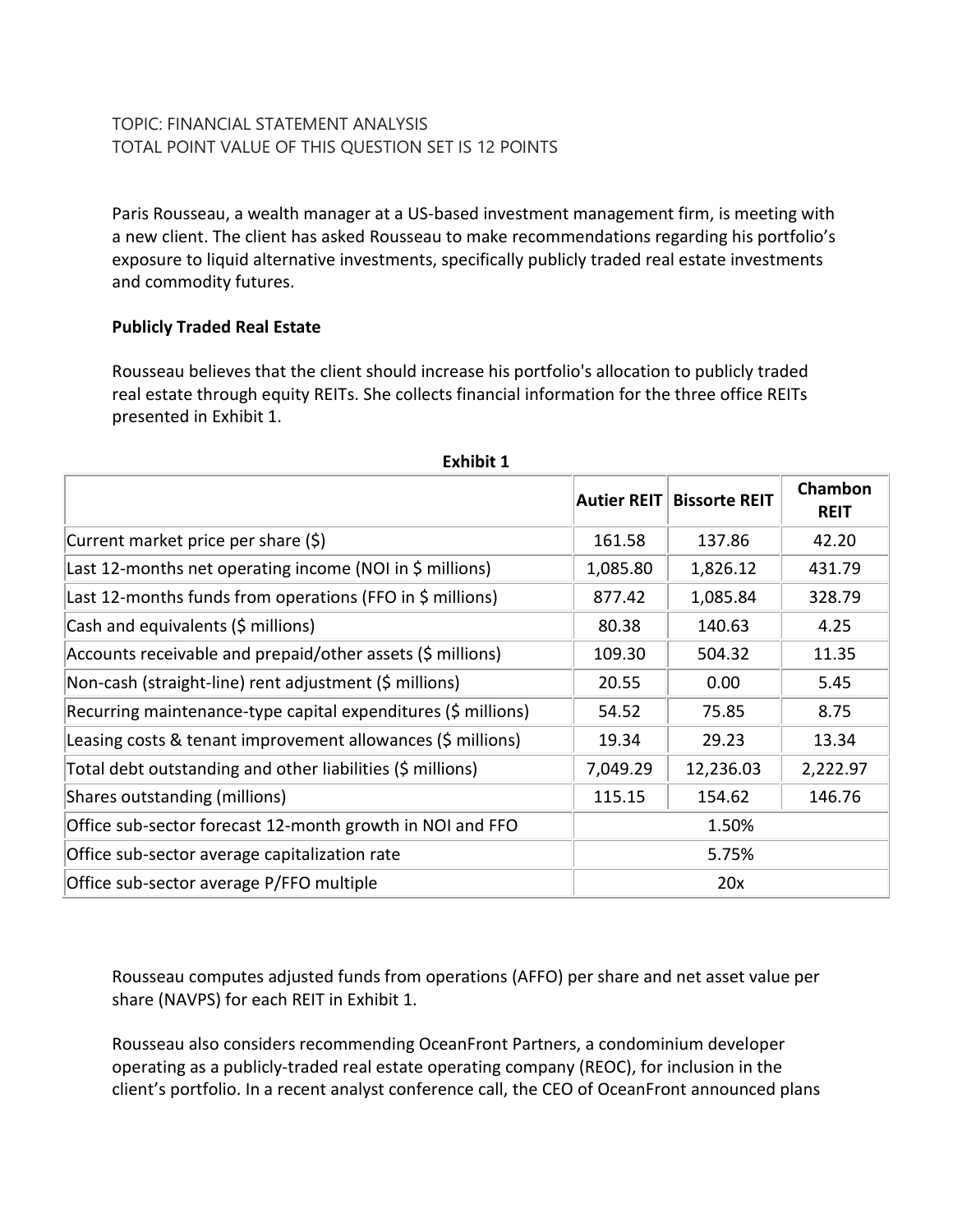to significantly increase the firm's retention ratio to fund several new acquisitions and development projects. Specifically, the CEO explained that OceanFront recently purchased several vacant lots in a popular beach-front community following a zoning change which allows for construction of high-rise condominiums.

#### **Commodity Futures**

Rousseau notes that the client's portfolio currently has a futures position in gold. The client's gold futures contracts are nearing expiration. Rousseau notes that gold futures are currently in contango, and she recommends rolling forward the client's position while maintaining the same dollar exposure in gold futures.

- 5. The AFFO per share for Autier REIT over the last 12-months is *closest* to:
	- A. \$6.80.
	- B. \$7.16.
	- C. \$8.43.
- 6. The NAVPS for Bissorte REIT is *closest* to:
	- A. \$129.34.
	- B. \$130.43.
	- C. \$133.51.
- 7. The *most* appropriate method for estimating the intrinsic value of OceanFront is based on:
	- A. P/AFFO.
	- B. net asset value.
	- C. discounted cash flow.
- 8. If the client implements Rousseau's recommendation, the number of gold futures contracts in his portfolio will *most likely*:
	- A. decrease.
	- B. stay the same.
	- C. increase.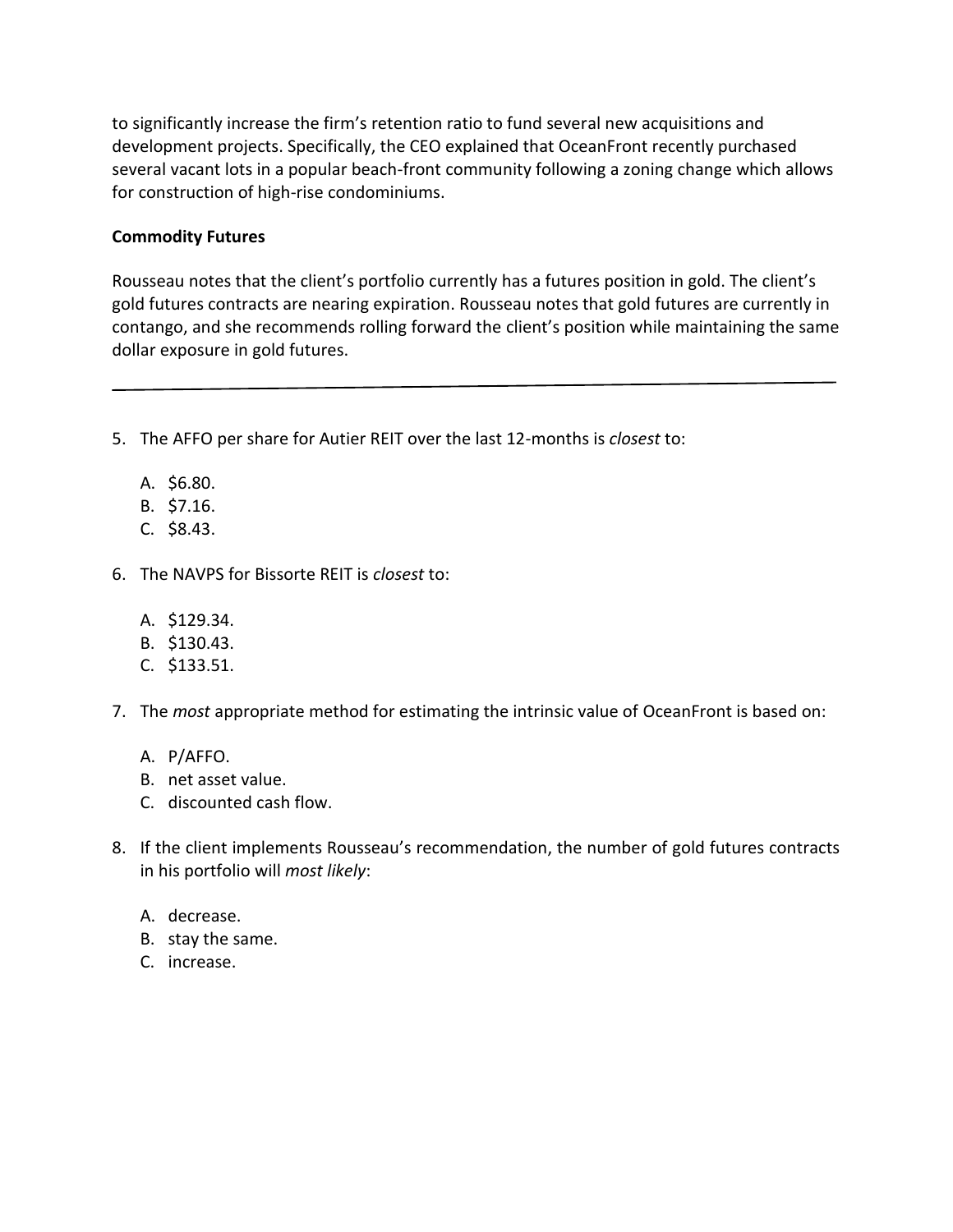- 1. To *best* comply with the CFA Institute Standards of Professional Conduct (the Standards) related to performance presentation, Somer should modify the:
- A. text regarding Somer's investment returns.
- B. presentation of the performance for Karibe's representative composite.
- C. content of the disclosure statement related to assumptions and calculations.

## **Answer: A**

A is correct because Somer's returns are not clearly explained as being generated at his prior firm. If a firm is not claiming GIPS compliance, "Members and candidates can also meet their obligations under Standard III(D) by including disclosures that fully explain the performance being reported."

B is incorrect because the marketing materials present the performance of a composite of similar portfolios.

C is incorrect because the materials direct prospective clients to the website where a full disclosure of the assumptions and calculations are available

- 2. Does Somer's social media post result in a violation of the Standards?
- A. No.
- B. Yes, he violates the standard related to preservation of confidentiality.
- C. Yes, he violates the standard related to communication with clients and prospective clients.

### **Answer: A**

A is correct because Somer did not reveal the identity of his client (Standard III(E)). The context of the comment (he helped his client avoid penalties) contradicts the mistaken conclusion of the readers of the social media post (the athlete in question had to pay penalties so obviously was not his client). He also does not violate the standard related to communication (Standard V(B)) because it applies to 1) disclosure of the format and general principles of the investment process; 2) significant limitations and risks of the investment process; 3) identifying important factors for their analysis and recommendations; and 4) distinguishing between fact and opinion in investment analyses and recommendations. His post did not relate to any of these and thus is not a potential violation of the standard.

B is incorrect because Somer does not violate the standard related to confidentiality because the athlete in the news story is not his client, and the information that he helped his own client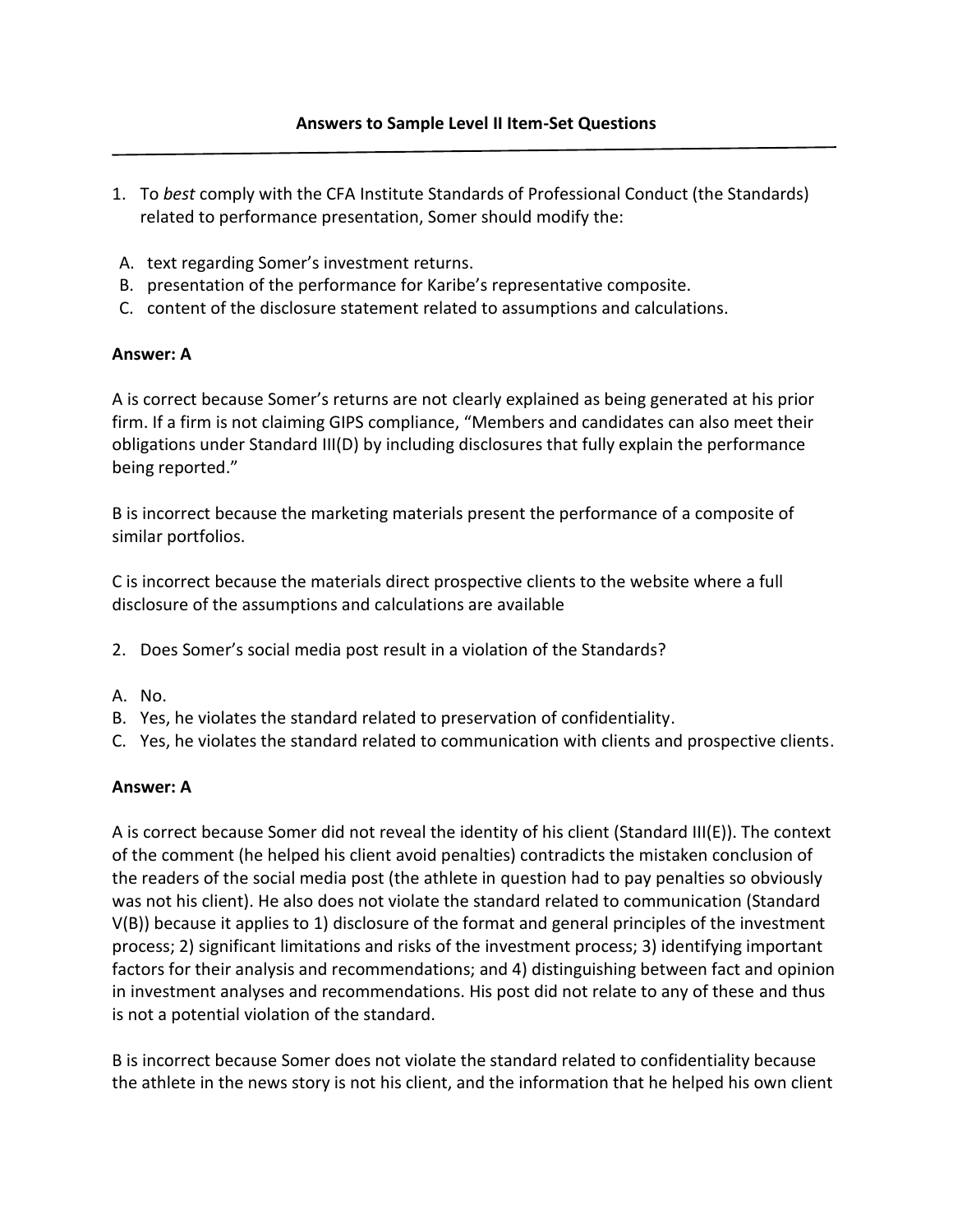avoid tax penalties by keeping good records does not provide enough information to disclose the client's identity.

C is incorrect because Somer does not violate the standard related to communication (Standard V(B)) because it applies to 1) disclosure of the format and general principles of the investment process; 2) significant limitations and risks of the investment process; 3) identifying important factors for their analysis and recommendations; and 4) distinguishing between fact and opinion in investment analyses and recommendations. His post did not relate to any of these and thus is not a potential violation of the standard, but certain candidates and/or exam team writers who think that communications with clients includes a duty to correct everyone who misunderstands you may choose this answer.

- 3. When preparing the marketing materials for the quantitative strategy, did Somer comply with the standard related to communication with clients and prospective clients?
- A. Yes.
- B. No, because he did not identify the risk of coding errors.
- C. No, because he did not describe the investment process in detail.

# **Answer: A**

A is correct because he did not violate Standard V(B). With respect to informing clients of the investment process, the guidance stipulates that when explaining the process one "need not describe the investment system in detail… but must inform clients of (the) basic process and logic." The explanation of Somer's process as factor-based with weights dynamically allocated meets this criterion. Regarding risk identification, "members and candidates cannot be expected to disclose risks they are unaware of at the time…. Having no knowledge of a risk or limitation that subsequently triggers a loss may reveal a deficiency in the diligence and reasonable basis… but may not reveal a breach of Standard V(B)."

B is incorrect because "members and candidates cannot be expected to disclose risks they are unaware of at the time…. Having no knowledge of a risk or limitation that subsequently triggers a loss may reveal a deficiency in the diligence and reasonable basis… but may not reveal a breach of Standard V(B)."

C is incorrect because when explaining the process one "need not describe the investment system in detail… but must inform clients of (the) basic process and logic." (Example 1 p. 141) The explanation of Somer's process as factor-based with weights dynamically allocated meets this criterion.

- 4. If he fills the client's order for shares of the technology firm, would Somer violate the standard related to priority of transactions?
- A. No.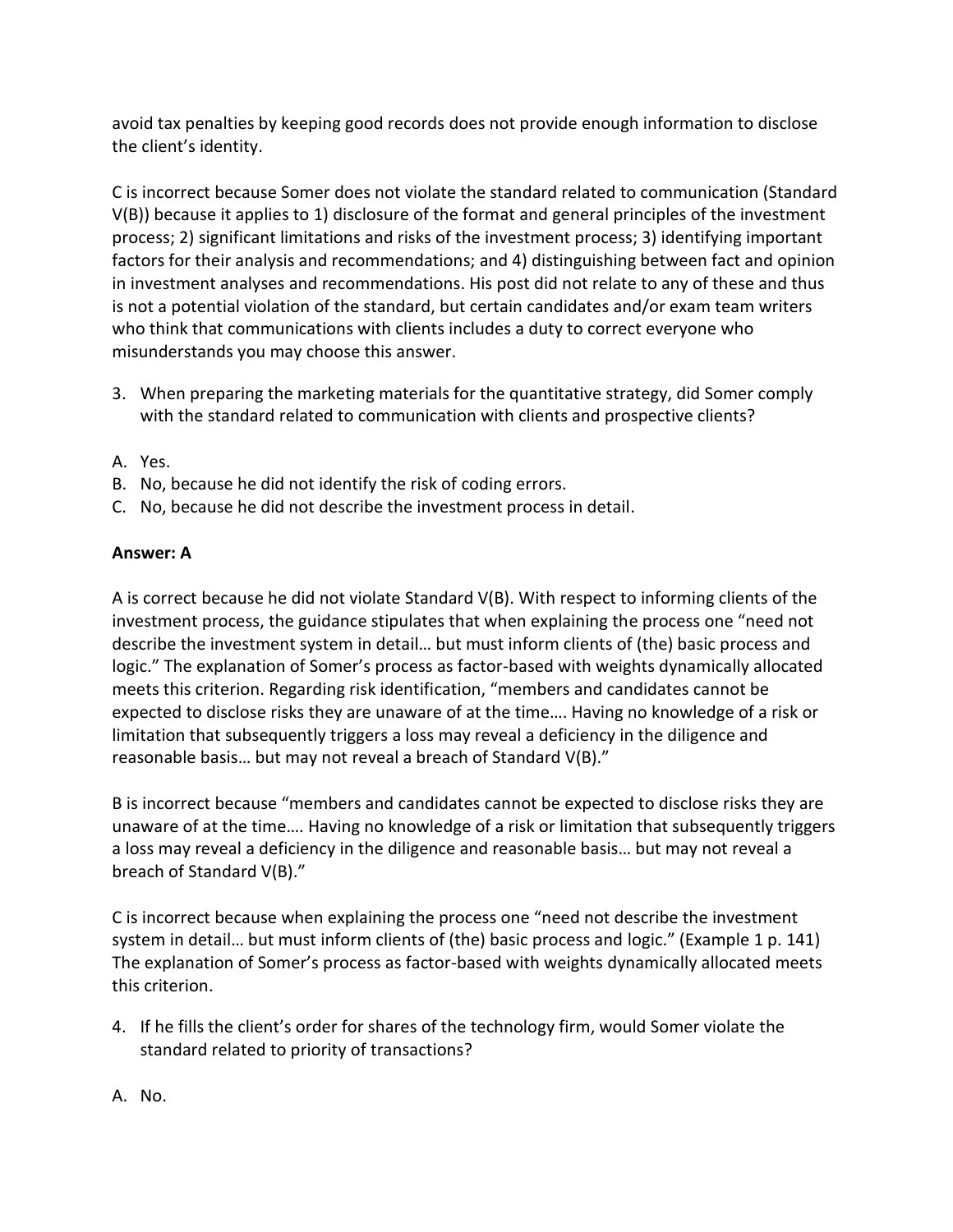- B. Yes, because the client would be disadvantaged by the trade.
- C. Yes, because he would benefit personally from a trade undertaken for a client.

## **Answer: C**

C is correct because the guidance for Standard VI(B) specifies that "nothing is inherently unethical about… making money from personal investments as long as (1) the client is not disadvantaged by the trade, (2) the investment professional does not personally benefit from trades undertaken for clients, and (3) the investment professional complies with applicable regulatory requirements." In this case, Somer would personally benefit from a trade undertaken for a client by realizing a large gain and reducing the portfolio risk arising from his large position, which results in several potential conflicts of interest. At a minimum he would need to disclose to the client that he was filling the order from his own account and seek permission from Karibe to do so.

A is incorrect because Somer would personally benefit from a trade undertaken for a client by realizing a large gain and reducing the portfolio risk arising from his large position, which results in several potential conflicts of interest. At a minimum he would need to disclose to the client that he was filling the order from his own account and seek permission from Karibe to do so.

B is incorrect because the client is not disadvantaged by the trade (and in fact gets the order filled at a discount to the prevailing market price).

5. The AFFO per share for Autier REIT over the last 12-months is *closest* to:

- A. \$6.80.
- B. \$7.16.
- C. \$8.43

**Answer: A**

A is correct because "AFFO is most often defined as FFO adjusted to remove any non-cash rent and to subtract maintenance-type capital expenditures and leasing costs (including leasing agent's commissions and tenants' improvement allowances)" The computation for Autier REIT is as follows:

| Last 12-Months Funds From Operations (FFO) | \$877.42 million |
|--------------------------------------------|------------------|
| Less: Non-Cash Rents                       | 20.55 million    |
| Less: Recurring CapEx (Maintenance)        | 54.52 million    |
| Less: Leasing Cost & Tenant Allowances     | 19.34 million    |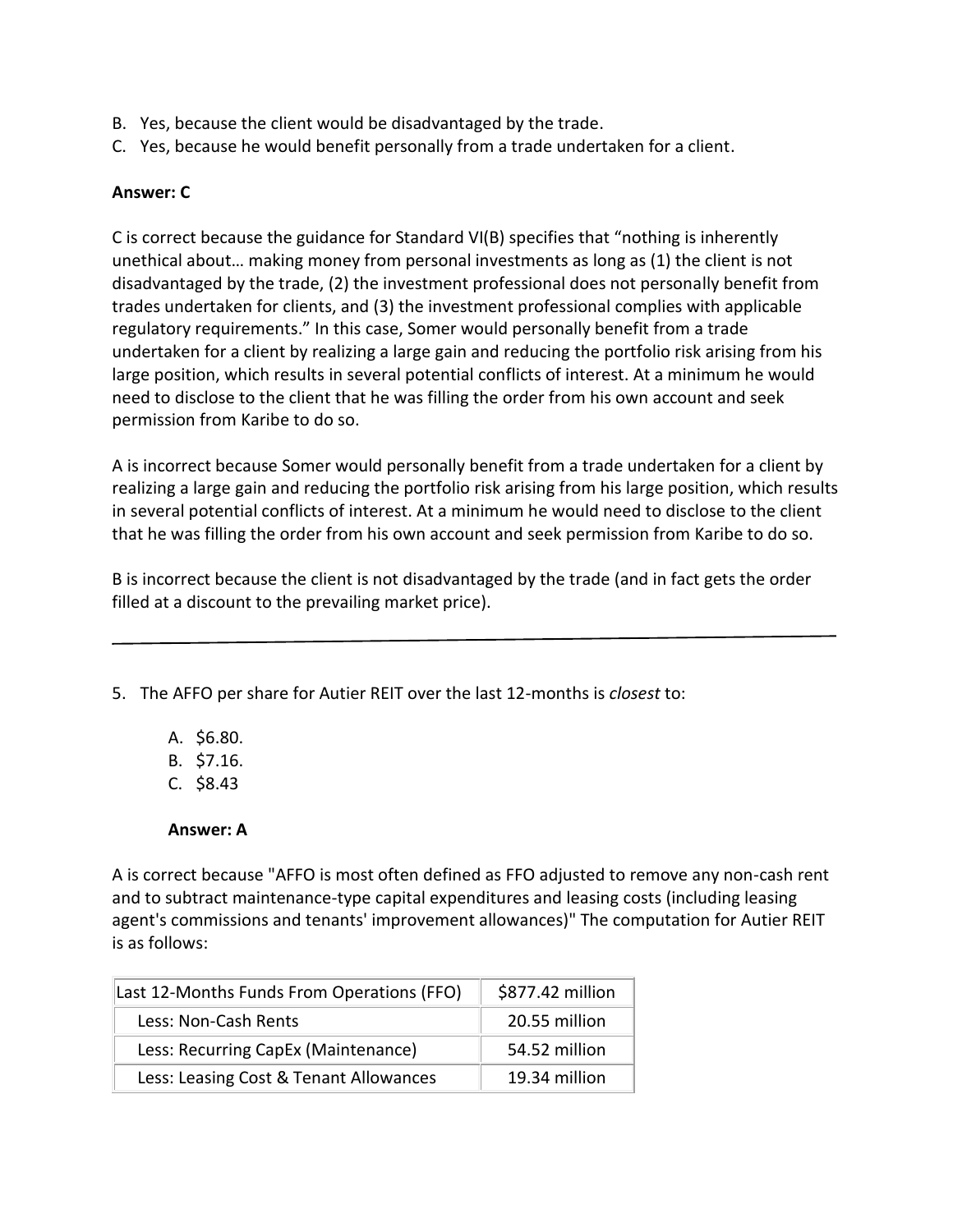| Adjusted Funds From Operations (AFFO) | \$783.01 million |
|---------------------------------------|------------------|
|                                       |                  |

To arrive at Adjusted Funds From Operations (AFFO) per share, divide AFFO by the number of shares outstanding (115.15 million).

Correct AFFO per share = \$783.01 / 115.15 = \$6.7999 ≈ \$6.80

B is incorrect. In this case non-cash rents get added to FFO instead of subtracting them.

C is incorrect. In this case the adjustments are added instead of subtracted.

- 6. The NAVPS for Bissorte REIT is closest to:
	- A. \$129.34.
	- B. \$130.43.
	- C. \$133.51.

#### **Answer: C**

C is correct because "NAVPS is the difference between a real estate company's assets and its liabilities, all taken at current market values instead of accounting book values, divided by the number of shares outstanding" The Net Asset Value (NAV) for Bissorte REIT is correctly computed as:

| \$1,826.12 million  |  |
|---------------------|--|
| 0.00 million        |  |
| x 1.015             |  |
| \$1,853.51 million  |  |
| /0.0575             |  |
| \$32,234.99 million |  |
| 140.63 million      |  |
| 504.32 million      |  |
| 12,236.03 million   |  |
| \$20,643.91 million |  |
|                     |  |

The candidate then divides the NAV computed above by the number of shares Bissorte REIT has outstanding (154.62) to arrive at the correct NAVPS.

Correct NAVPS = \$20,643.91 / 154.62 = \$133.51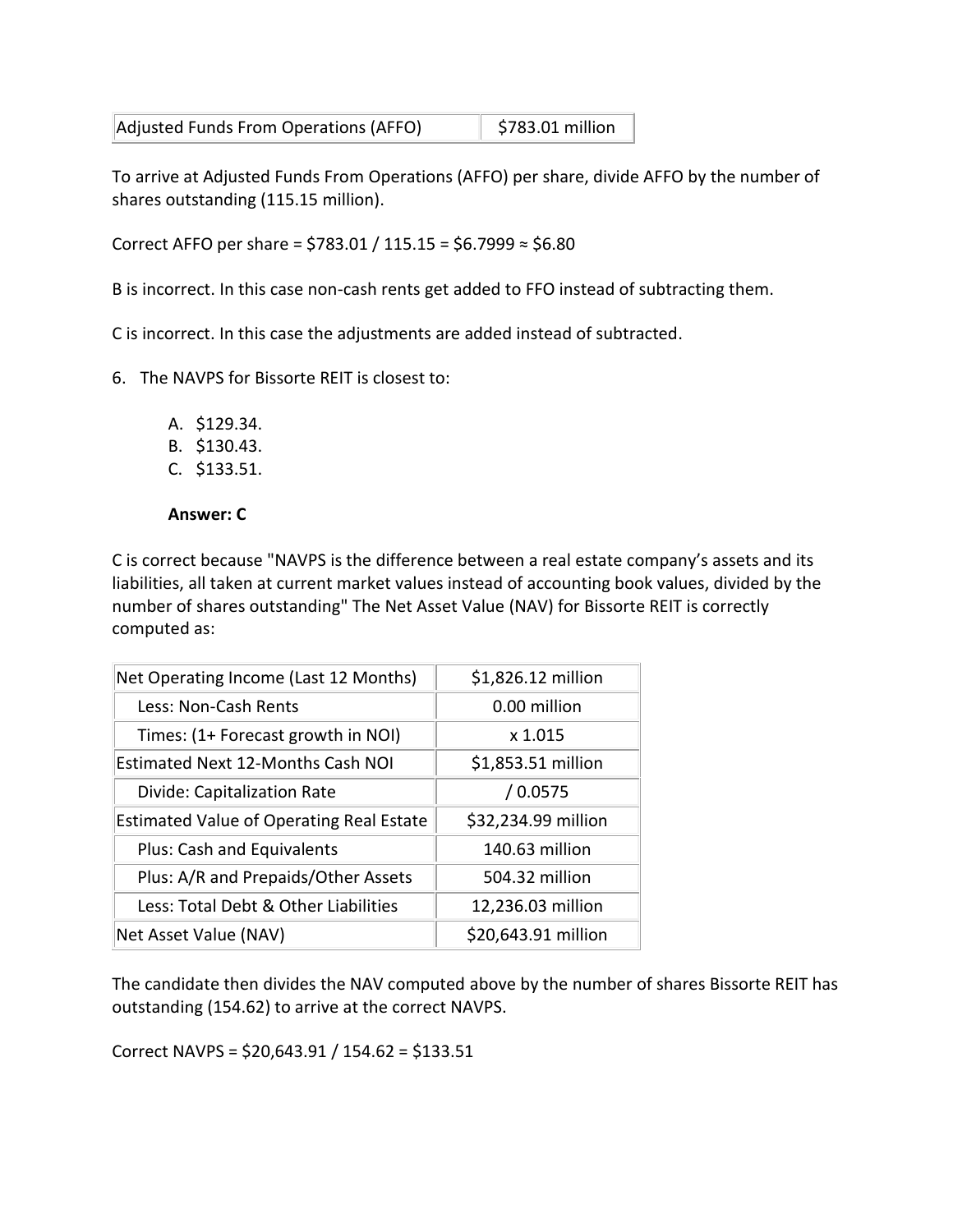A is incorrect. In this case the current assets of "Cash and Equivalents" and "Accounts Receivable and Prepaid/Other Assets" in the computation of NAV are not added back.

B is incorrect. In this case NAV is computed using the next 12-months forecast NOI, not last 12 months NOI as presented in the exhibit.

- 7. The most appropriate method for estimating the intrinsic value of OceanFront is based on:
	- A. P/AFFO.
	- B. net asset value.
	- C. Discounted cash flow.

### **Answer: B**

B is correct because net asset value (NAV) explicitly considers "land held for future development" and is not affected by changes in dividends. As noted in the case, "In a recent analyst conference call the CEO of OceanFront announced plans to increase the firm's retention ratio to fund several new acquisitions and development projects. Specifically, he explained that OceanFront recently acquired several vacant lots in a popular beach-front community following a zoning change which allows for construction of high-rise condominiums." Thus, OceanFront has recently acquired "land held for future development" and the transactions are recent. This combined with the fact that dividends are being lowered to begin development of these properties makes NAV the best choice for estimating OceanFront's intrinsic value.

A is incorrect because "applying a multiple to FFO or AFFO may not capture the intrinsic value of all real estate assets held by the REIT or REOC; for example, land parcels and empty buildings may not currently produce income and hence do not contribute to FFO (and AFFO) but have value".

C is incorrect because the discounted cash flow (DCF) approach is most appropriate and applicable when REITs and REOCs "return a significant portion of their income to their investors." In this case, "In a recent analyst conference call the CEO of OceanFront announced plans to significantly increase the firm's retention ratio to fund several new acquisitions and development projects".

- 8. If the client implements Rousseau's recommendation, the number of gold futures contracts in his portfolio will most likely:
	- A. decrease.
	- B. stay the same.
	- C. increase.

**Answer: A**